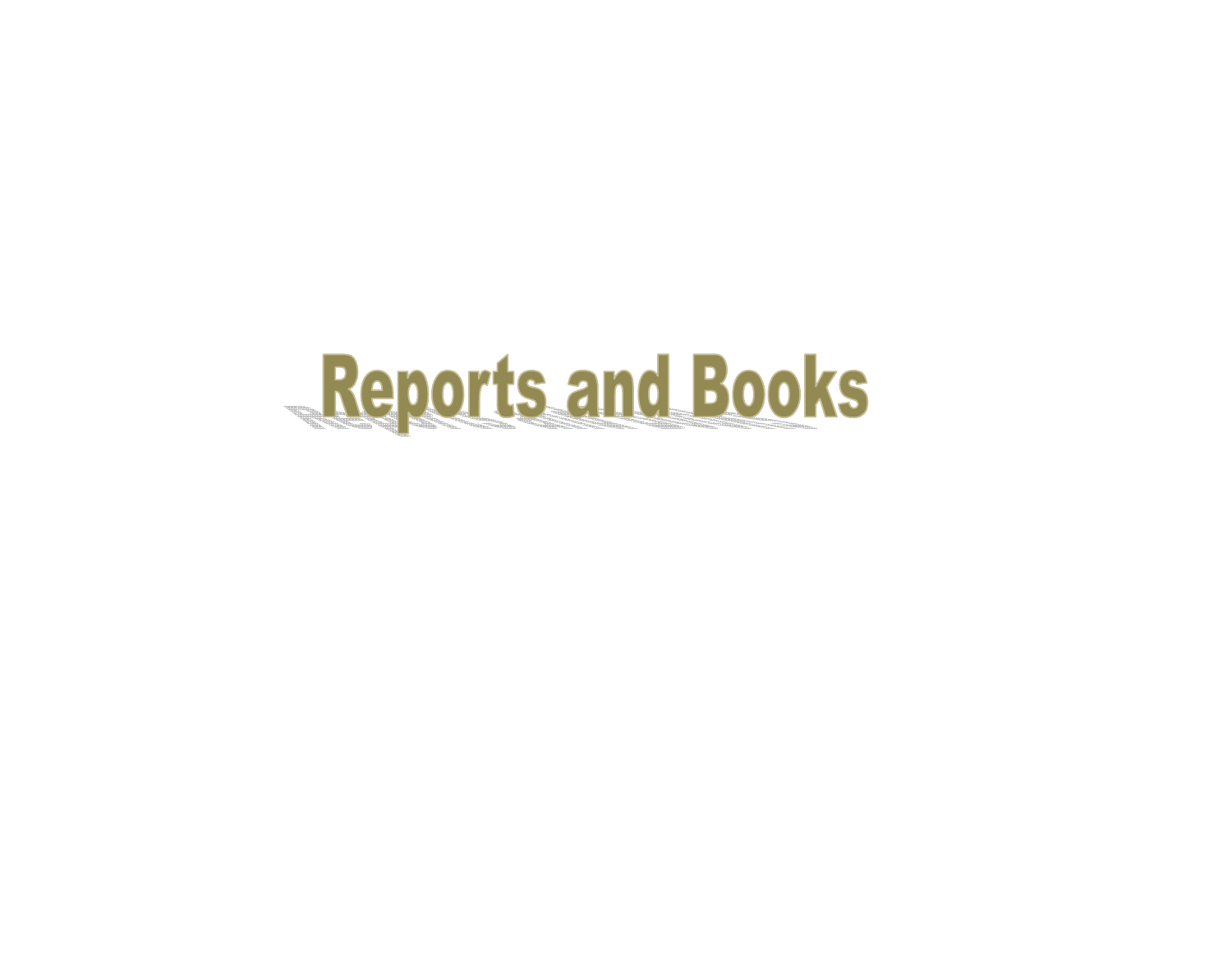

Title: Aurat Foundation ka Radio Programme Mishal: Khawateen Group Leaders key leiy Hidayat

Publishing place: Lahore

Description: 81 p

Size: 8.5x11

Language: Urdu

## **CONTENTS**

Taaruf

Tamam Qistoon key liey Aamomi Hidayat Episode number 1 Episode number 2 Episode number 3 Episode number 4 Episode number 5 Episode number 6 Episode number 7 Episode number 8 Episode number 9 Episode number 10 Episode number 11 Episode number 12 Episode number 13 Episode number 14 Episode number 15 Episode number 16 Episode number 17 Episode number 18 Episode number 19 Episode number 20 Episode number 21 Episode number 22 Episode number 23 Episode number 24 Episode number 25 Episode number 26

## About the Report

This manual provides information how to plan the session, preparation of checklist and how to start the session with women group leaders.